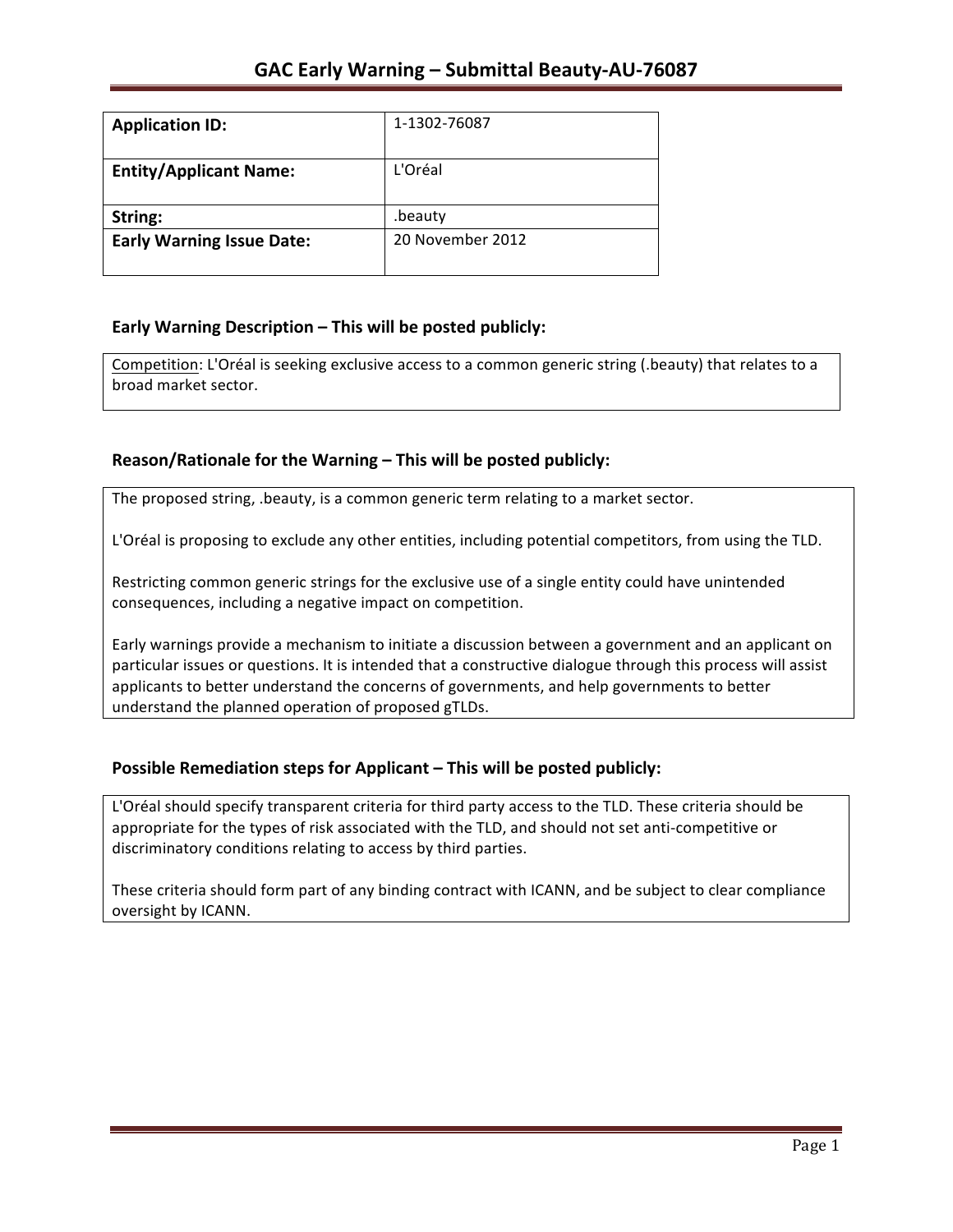### **Further Notes from GAC Member(s) (Optional) – This will be posted publicly:**

This Early Warning is from the Department of Broadband, Communications and the Digital Economy (DBCDE), on behalf of the Australian Government. In the first instance, communications and responses to this early warning should be emailed to gacearlywarning@gac.icann.org, with the text "Australian EW" and the application ID in the subject field.

# **INFORMATION FOR APPLICANTS**

# **About GAC Early Warning**

The GAC Early Warning is a notice only. It is not a formal objection, nor does it directly lead to a process that can result in rejection of the application. However, a GAC Early Warning should be taken seriously as it raises the likelihood that the application could be the subject of GAC Advice on New gTLDs or of a formal objection at a later stage in the process. Refer to section 1.1.2.4 of the Applicant Guidebook (http://newgtlds.icann.org/en/applicants/agb) for more information on GAC Early Warning.

## **Instructions if you receive the Early Warning**

**ICANN** strongly encourages you work with relevant parties as soon as possible to address the concerns **voiced in the GAC Early Warning.** 

#### **Asking questions about your GAC Early Warning**

If you have questions or need clarification about your GAC Early Warning, please contact gacearlywarning@gac.icann.org. As highlighted above, ICANN strongly encourages you to contact gacearlywarning@gac.icann.org as soon as practicable regarding the issues identified in the Early Warning. 

#### **Continuing with your application**

If you choose to continue with the application, then the "Applicant's Response" section below should be completed. In this section, you should notify the GAC of intended actions, including the expected completion date. This completed form should then be sent to gacearlywarning@gac.icann.org. If your remediation steps involve submitting requests for changes to your application, see the change request process at http://newgtlds.icann.org/en/applicants/customer-service/change-requests.

In the absence of a response, ICANN will continue to process the application as submitted.

#### **Withdrawing your application**

If you choose to withdraw your application within the 21-day window to be eligible for a refund of 80% of the evaluation fee (USD 148,000), please follow the withdrawal process published at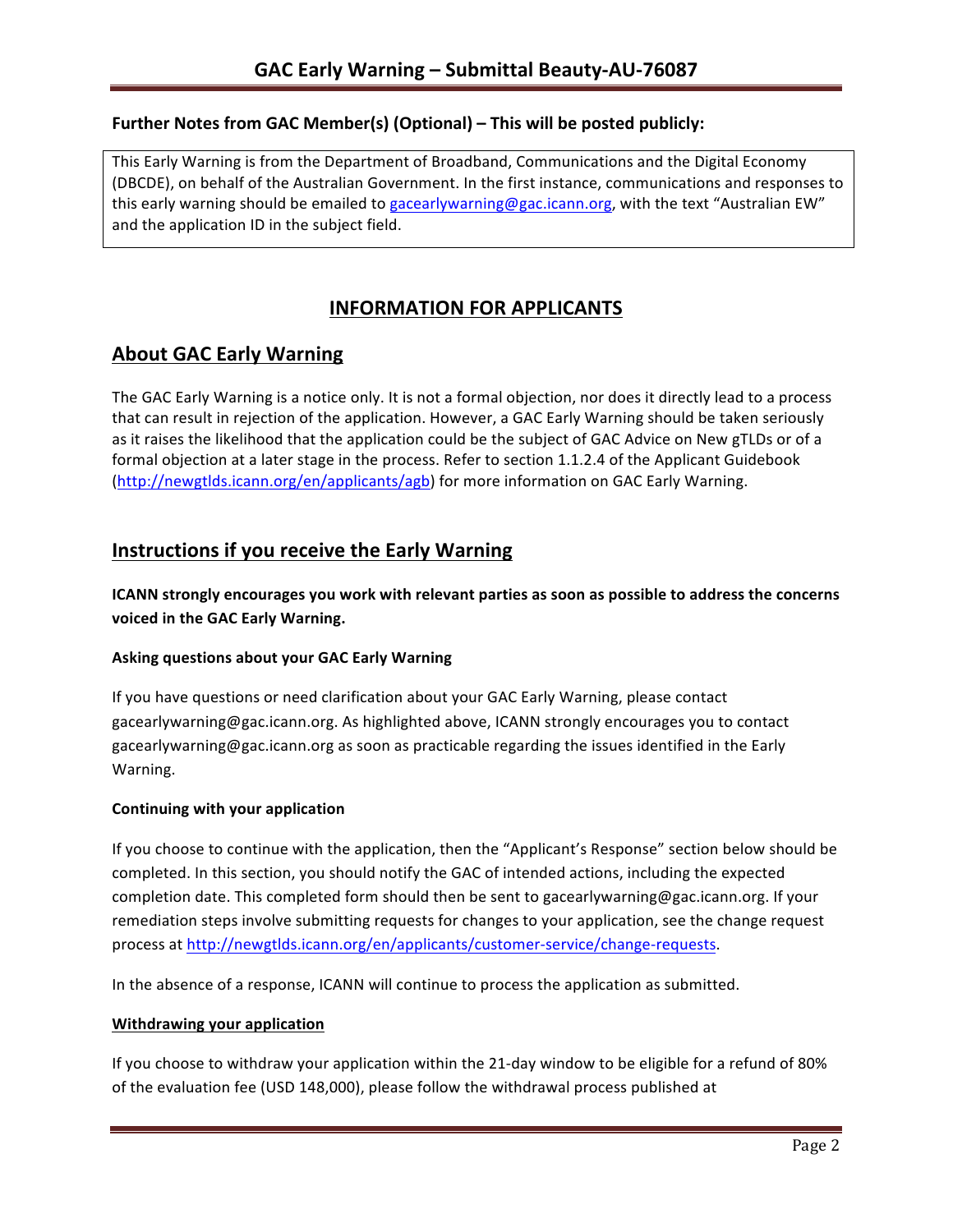http://newgtlds.icann.org/en/applicants/customer-service/withdrawal-refund. Note that an application can still be withdrawn after the 21-day time period; however, the available refund amount is reduced. See section 1.5 of the Applicant Guidebook.

For questions please contact: gacearlywarning@gac.icann.org

**Applicant Response:**